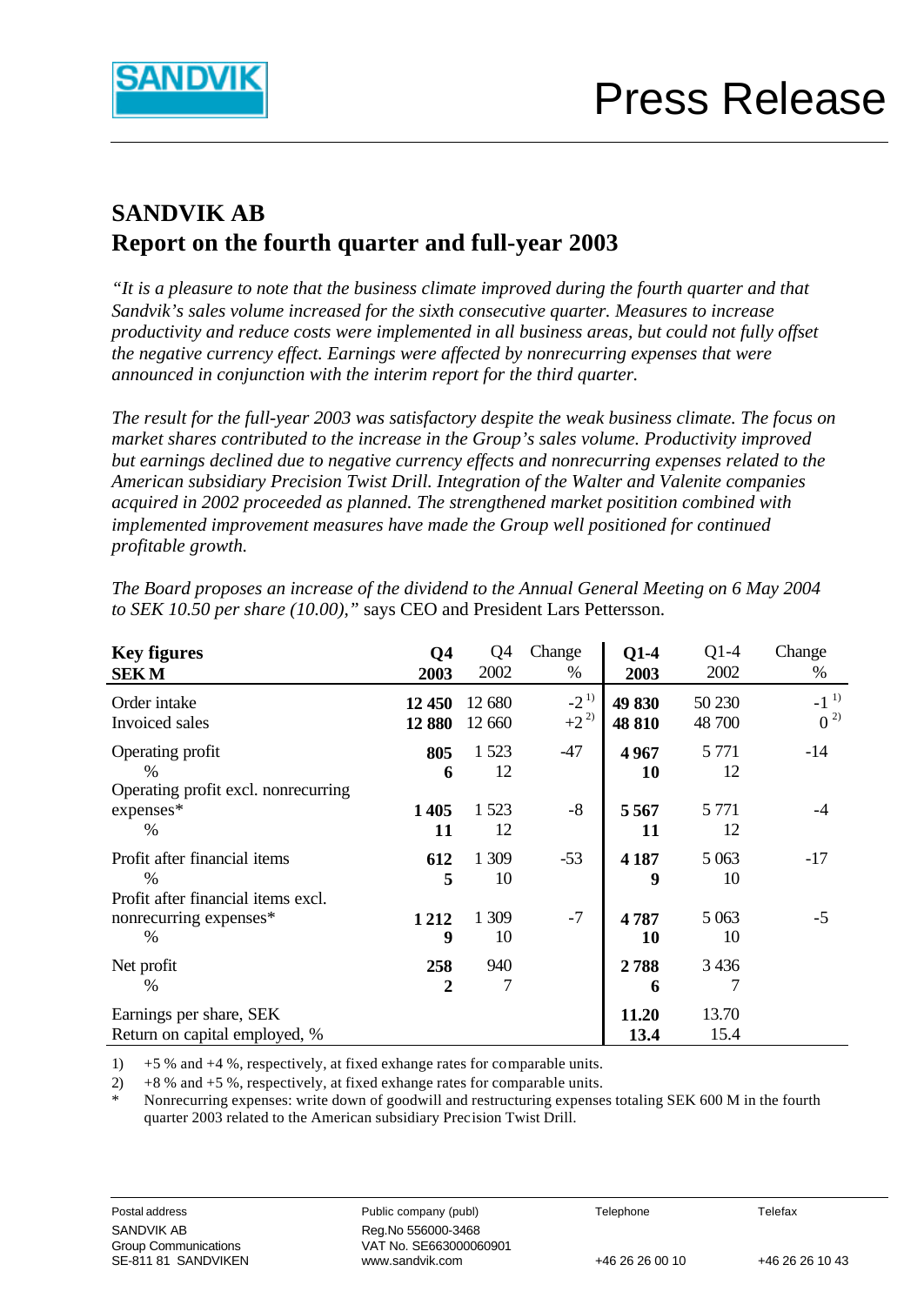### **Sales (see appendix 2)**



**Order intake in the fourth quarter** amounted to SEK 12,450 M (12,680), down 2% compared with the preceding year and an increase of 5% at fixed exchange rates for comparable units. Changes in currency rates affected order intake negatively by 6%. Adjusted for a number of large project orders in the fourth quarter of 2002, the volume increase would have been an additional 4 percentage points higher.

Order intake for **full-year 2003** amounted to SEK 49,830 M (50,230), a decline of 1% in total, but an increase of 4% at fixed exchange rates for comparable units. Changes in currency rates affected order intake negatively by 7%.

|                     | <b>Fourth quarter 2003</b> |       |               | <b>Full-year 2003</b> |               |                  |
|---------------------|----------------------------|-------|---------------|-----------------------|---------------|------------------|
|                     | Order intake Change*       |       | <b>Share</b>  | Order intake Change*  |               | <b>Share</b>     |
| Market area         | <b>SEKM</b>                | $\%$  | $\frac{0}{0}$ | <b>SEKM</b>           | $\frac{6}{9}$ | $\frac{0}{0}$    |
| EU                  | 4863                       | $-3$  | 39            | 20 301                | $+1$          | 41               |
| Rest of Europe      | 835                        | $-17$ |               | 3696                  | $\mathbf 0$   | 7                |
| <b>Europe total</b> | 5698                       | $-6$  | 46            | 23 997                | $+1$          | 48               |
| <b>NAFTA</b>        | 2499                       | $+1$  | <b>20</b>     | 10 086                | $-3$          | 20               |
| South America       | 559                        | $+20$ |               | 2 1 3 0               | $+16$         | $\boldsymbol{4}$ |
| Africa/Middle East  | 840                        | $+18$ | 7             | 3079                  | $+13$         | 6                |
| Asia/Australia      | 2854                       | $+32$ | 23            | 10 538                | $+13$         | 22               |
| <b>Total</b>        | 12 450                     | $+5$  | <b>100</b>    | 49 830                | +4            | 100              |

#### **Order intake – Development by market area**

\* Change from preceding year at fixed exchange rates for comparable units.

Order intake within Europe declined 6% in the **fourth quarter**. Adjusted for a number of large project orders within Sandvik Mining and Construction in the fourth quarter of 2002, the trend was slightly positive. Sandvik Tooling reported an increase of the order intake in Europe of 4%. As previously, demand was favorable in Germany and the UK, but remained weak in France and Italy. Order intake in NAFTA increased, with a favorable development for Sandvik Tooling and Sandvik Mining and Construction. Sandvik Materials Technology reported a decline, which should be viewed considering a large order within the Process Systems product area in the fourth quarter of 2002. Order intake in South America, Africa, Asia/Australia remained very strong, particularly for Sandvik Tooling and Sandvik Mining and Construction.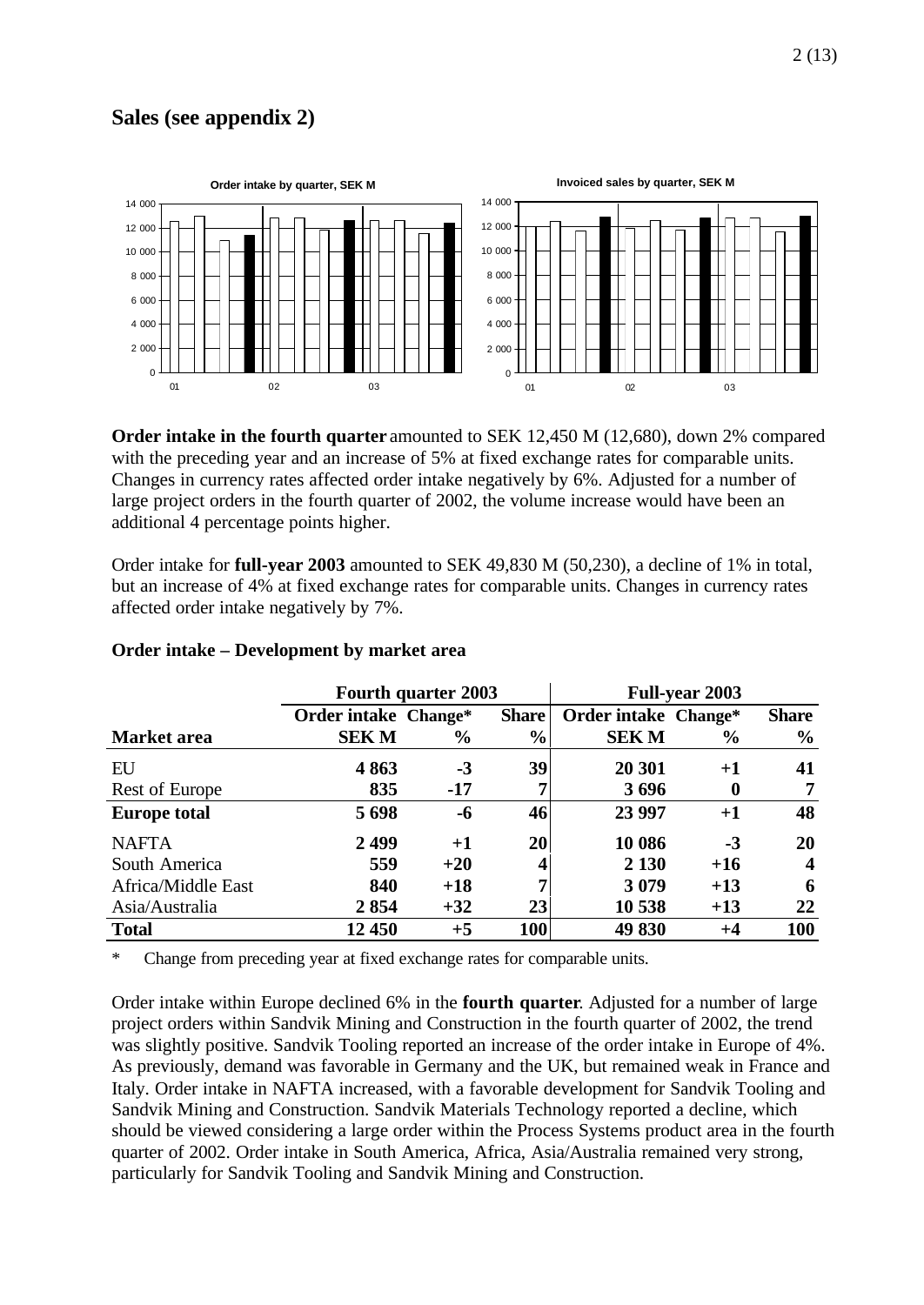Activity within the general engineering industry stabilized in the EU, and remained favorable in Eastern Europe. Demand from most customer segments in NAFTA stabilized or increased somewhat. Order intake from the electronics industry continued to increase, particularly in Japan. Activity in the mining industry was high in all market areas. The market for civil engineering and infrastructure was stable in Europe and an increase in activity was noted in NAFTA. The market for standard products within Sandvik Materials Technology improved somewhat from a low level. Niche products for the oil/gas, energy and automotive industries continued to develop favorably.

**Invoicing in the fourth quarter** amounted to SEK 12,880 M (12,660), an increase of 2% in total and 8% at fixed exchange rates for comparable units. Lower currency rates affected invoiced sales negatively by 6% in the quarter. Invoicing volume rose 2% for Sandvik Tooling, 23% for Sandvik Mining and Construction and 4% for Sandvik Materials Technology. Group invoicing for the **full year** amounted to SEK 48,810 M (48,700), unchanged in total and an increase of 5 % at fixed exchange rates for comparable units. Invoicing rose in all business areas. Invoicing for the full year was negatively affected by changing currency rates by 7%.



#### **Earnings, cash flow and return (see appendix 1)**

Operating profit in **the fourth quarter** amounted to SEK 805 M (1,523), 6% of invoicing, including nonrecurring expenses in the form of write-downs of goodwill and restructuring costs in the US subsidiary Precision Twist Drill amounting to SEK 600 M. Operating profit excluding nonrecurring expenses amounted to SEK 1,405 M (1,523), 11% of invoicing. Changed currency rates affected earnings negatively by SEK 90 M. All business areas reported a positive earnings trend compared with the previous quarter, when the negative currency effect and the nonrecurring expenses in the Sandvik Tooling business area are excluded.

Operating profit for the **full year** amounted to SEK 4,967 M (5,771), 10% of invoicing including the aforementioned nonrecurring expenses of SEK 600 M. Adjusted for this item, operating profit was SEK 5,567 M, 11% of invoicing. The decline compared with a year earlier was SEK 204 M, including changes in currency rates that affected earnings negatively by SEK 700 M.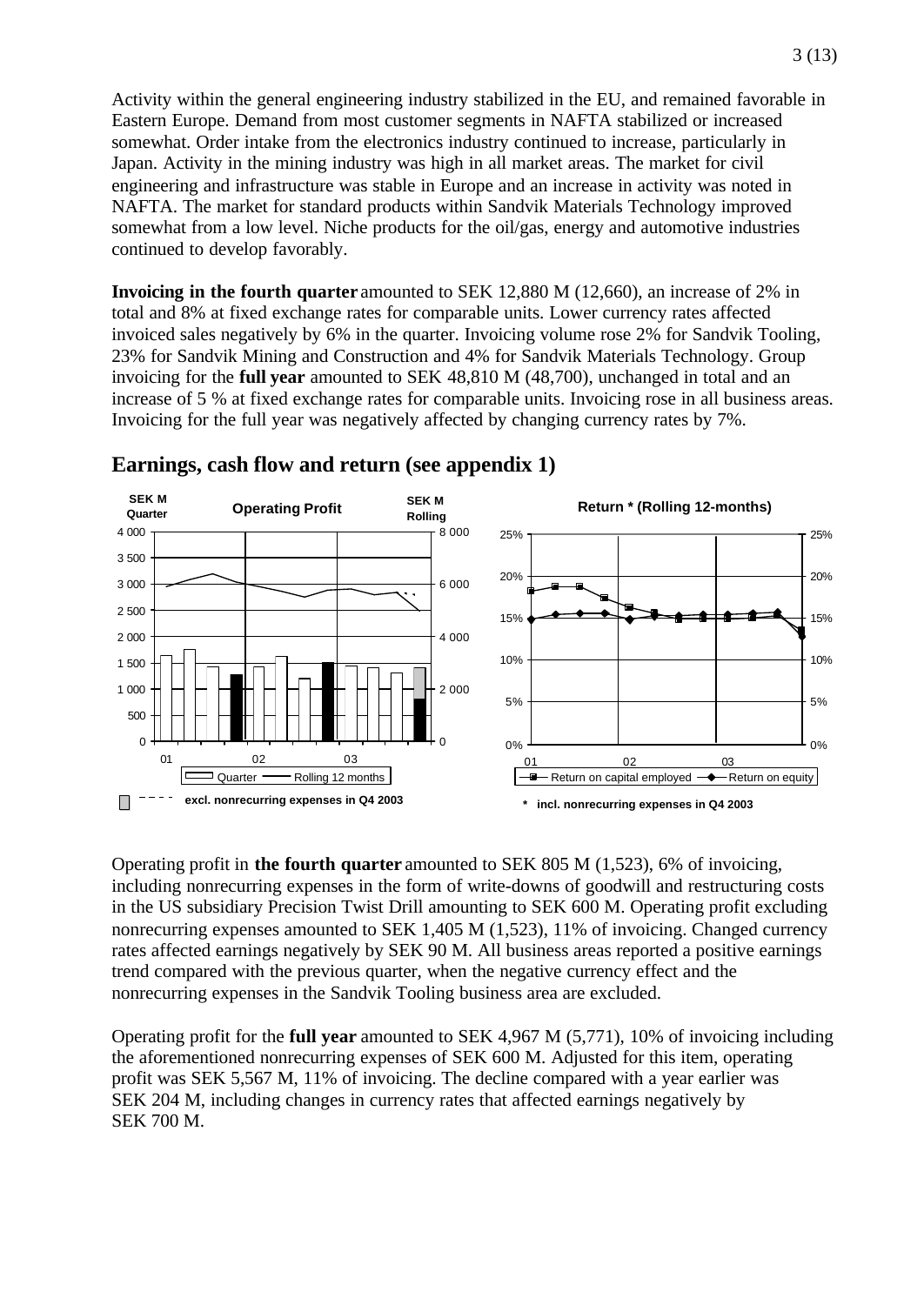Net financial items in the fourth quarter was an expense of SEK 193 M (expense: 214). Net financial items for the full year was an expense of SEK 780 M (expense: 708). Profit after net financial items in the fourth quarter was SEK 612 M, 5% of invoicing and for the full year SEK 4,187 M, 9% of invoicing including nonrecurring expenses related to the subsidiary Precision Twist Drill.

Tax for the quarter was SEK 306 M (310) and SEK 1,212 M (1,431) for the full year. The tax rate was affected by the nondeductible nonrecurring expense for PTD.

Net profit for the quarter was SEK 258 M (940) and SEK 2,788 M (3,436) for the full year. Earnings per share was SEK 1.10 for the quarter (3.70) and SEK 11.20 for the full year (13.70 for full-year 2002).

Investments in the quarter amounted to SEK 1,043 M, of which acquisitions SEK 12 M. Investments for the full year amounted to SEK 3,260 M, of which acquisitions SEK 107 M. Cash flow from operations amounted to SEK 2,230 M for the quarter and SEK 6,421 M (7,190) for the full year. Working capital expressed as percentage of invoicing developed positively during the quarter and declined during the year by 2 percentage points to 31%. Cash flow after investment activities was SEK 1,278 M for the quarter and SEK 3,655 M for the full year (2,482).

The return on capital employed was 13.4% (15.4) and the return on equity 12.8% (14.9). Interest-bearing liabilities and provisions less liquid funds resulted in net debt of SEK 11,796 M (11,435). Liquid funds amounted to SEK 1,972 M (2,175) and loans to SEK 10,167 M (10,907).

The number of shares outstanding was 250,013,150. Equity per share was SEK 85.80 (92.80) and the equity/assets ratio was 46% (48). Net debt/equity ratio was 0.5 (0.5).

Group expenses in 2003 for research, development and quality assurance amounted to SEK 1,860 M (1,853), 3.8% (3.8) of invoicing.

The number of employees amounted to 36,930 (37,388), which was a decline during the fourth quarter of 160 persons for comparable units. The decline for comparable units from the beginning of the year was about 370 persons.

|                                                   | <b>Full year</b> | Full year |
|---------------------------------------------------|------------------|-----------|
| <b>Key figures</b>                                | 2003             | 2002      |
| No. of outstanding shares at end of period ('000) | 250,013          | 250,012   |
| Earnings per share, SEK*                          | 11.20            | 13.70     |
| After full dilution**                             | 10.90            | 13.50     |
| Return on capital employed, %                     | 13.4             | 15.4      |
| Return on shareholders' equity, %                 | 12.8             | 14.9      |
| Net debt/equity ratio                             | 0.5              | 0.5       |

\* Most recent 12 months divided by average number of outstanding shares, 250,012,000.<br>\*\* After full dilution of outstanding convertible programs, the average number of shares a

After full dilution of outstanding convertible programs, the average number of shares amounts to 254,921,000 (255,418,000).

#### **Parent Company**

Parent Company invoicing was SEK 11,974 M (11,935) and operating profit SEK 1,018 M (1,428). Interest-bearing liabilities and provisions less liquid funds resulted in net debt of SEK 3,110 M (693 at 31 December 2002). Parent Company investments in fixed assets amounted to SEK 1,077 M (856).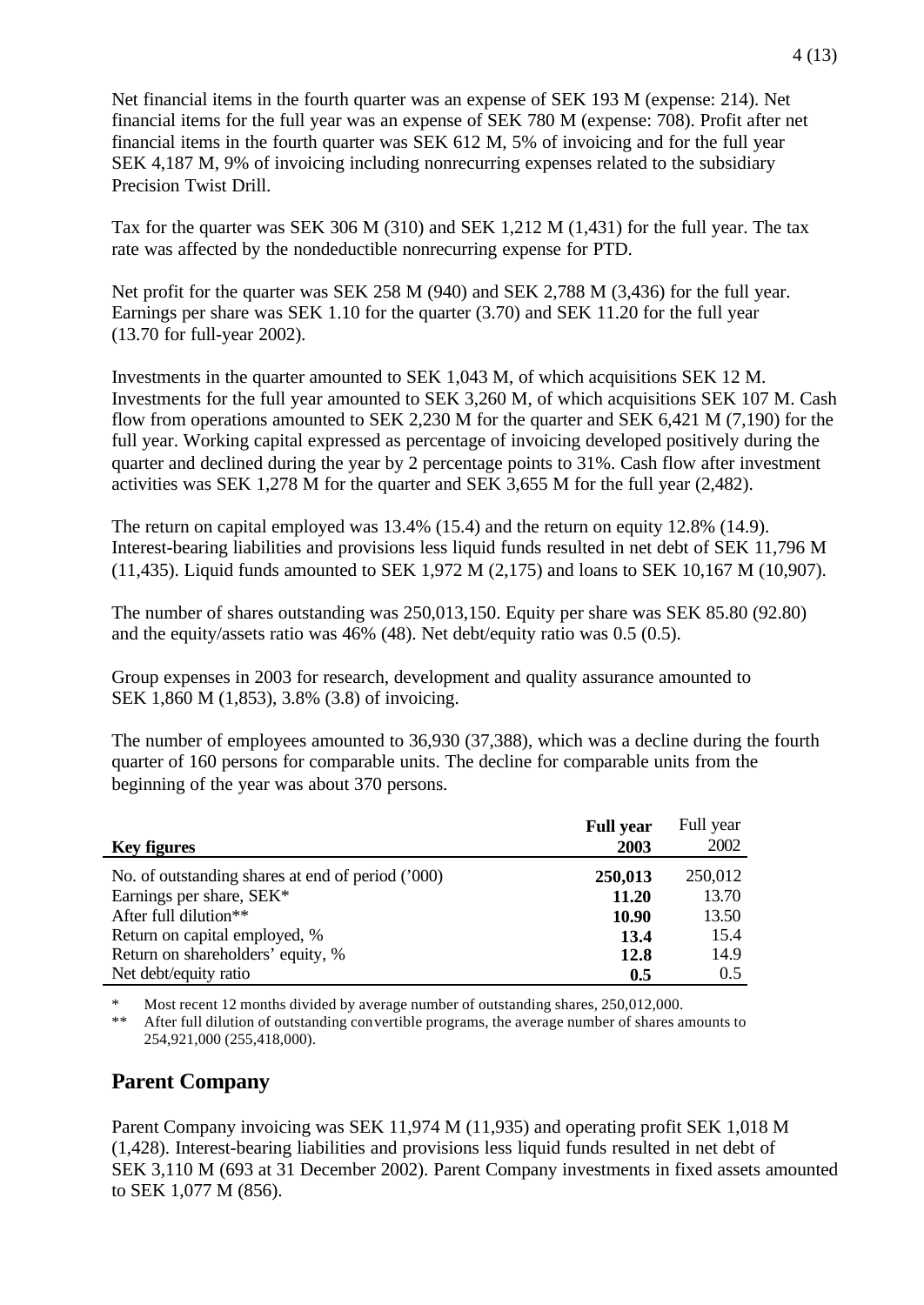#### **Business areas (see appendix 2)**

|                  | $\overline{Q}$ 4 | O 4   | Change | 01-4    | O 1-4   | Change |
|------------------|------------------|-------|--------|---------|---------|--------|
| <b>SEKM</b>      | 2003             | 2002  | $\%$   | 2003    | 2002    | $\%$   |
| Order intake     | 4514             | 4 618 | $+6$ * | 18 187  | 17 904  | $+3$ * |
| Invoiced sales   | 4488             | 4757  | $+2$ * | 18 090  | 17 840  | $+3$ * |
| Operating profit | 101              | 695   | $-85$  | 2 2 8 6 | 2 7 1 1 | $-16$  |
| %                |                  | 15    | $**$   | 13      | 15      | $**$   |

#### **Sandvik Tooling**

At fixed exchange rates for comparable units.

\*\* Excluding the Walter and Valenite product areas and write down of goodwill and restructuring expenses in PTD, the operating margin was: Q4 2003: 20% Q1-4 2003: 19%

Q4 2002: 19% Q1-4 2002: 18%

**Sandvik Tooling's** order intake in the **fourth quarter** amounted to SEK 4,514 M (4,618), an increase of 6% compared with a year earlier at fixed exchange rates for comparable units. Order intake in the EU and NAFTA improved and development remained strong in Asia and rest of the world.

Invoicing amounted to SEK 4,488 M (4,757), which was an increase compared with the preceding year of 2% at fixed exchange rates for comparable units.

Operating profit in the fourth quarter amounted to SEK 101 M (695), or 2% of invoicing including nonrecurring expenses related to the US subsidiary Precision Twist Drill (PTD) of SEK 600 M. Operating profit excluding nonrecurring expenses was SEK 701 M (695), or 16% of invoicing. Increased volumes, higher productivity and effects of implemented structural changes thereby offset the negative effect of changed currency rates.

Walter and Valenite are included in invoicing with the amount of SEK 924 M and in earnings with a loss of SEK 3 M (after goodwill amortization). Walter posted continued favorable sales in the quarter for both tools and machinery. Valenite's sales declined somewhat, however, and operating earnings amounted to a loss. It was decided in the fourth quarter to close the plant in Gainesville, Texas, as well as three smaller production units in South Carolina. Production of cemented-carbide tools is now being concentrated to a plant in Westminster, South Carolina, which is being expanded and upgraded with modern production technology. Valenite is also being fully integrated into Sandvik Tooling's distribution network in the NAFTA region. Competitiveness has also been strengthened through the introduction of new modern products based on Sandvik Tooling's technology.

Order intake for the **full year** amounted to SEK 18,187 M (17,904). Invoicing was SEK 18,090 M (17,840), up 3% for comparable units. Demand within the EU and NAFTA was initially weak but improved toward year-end. In contrast, demand in Europe, Eastern Europe and Asia/Australia was strong during the year. The trend for cemented-carbide metalworking tools was satisfactory and market shares increased. The market for tools in high-speed steel remained weak, particularly in NAFTA.

Operating profit was SEK 2,286 M, 13% of invoicing. Excluding nonrecurring expenses in the fourth quarter, related to PTD, profit was SEK 2,886 M, 16% of invoicing. Profit rose compared with the preceding year despite a weak business climate and negative currency effects.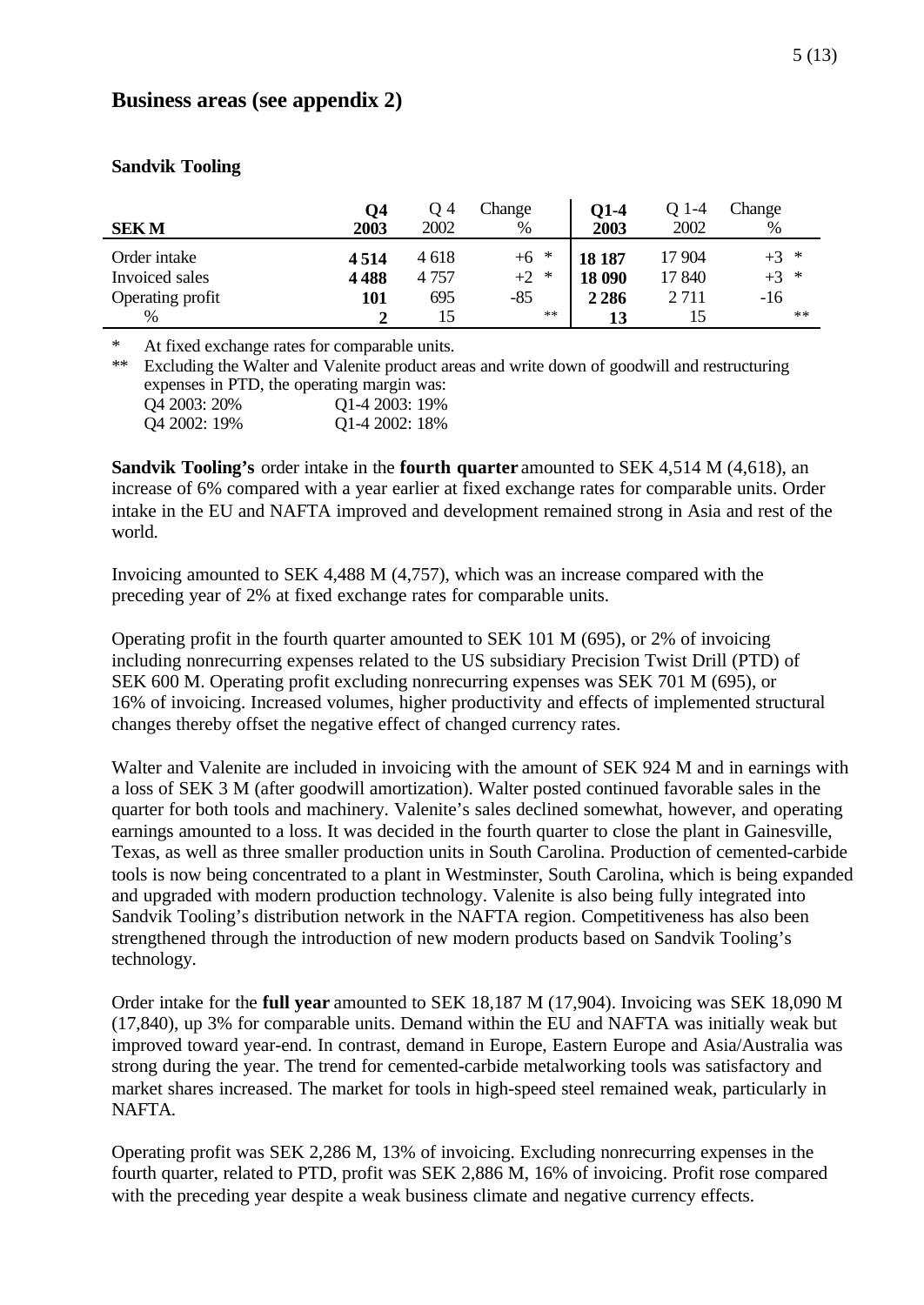The number of employees at year-end was 14,869, a decline of 160 persons. Return on capital employed amounted to 16% (19).

| <b>Sandvik Mining and Construction</b> |  |
|----------------------------------------|--|
|                                        |  |

|                  | O4   | Q4      | Change          | $Q1-4$ | O1-4   | Change |
|------------------|------|---------|-----------------|--------|--------|--------|
| <b>SEKM</b>      | 2003 | 2002    | %               | 2003   | 2002   | %      |
| Order intake     | 3867 | 3 5 2 6 | $+17$<br>$\ast$ | 14888  | 14 833 | $+6$ * |
| Invoiced sales   | 3951 | 3 3 8 7 | $+23$ *         | 14 299 | 13 842 | $+9$ * |
| Operating profit | 376  | 397     | $-5$            | 1 444  | 1477   | $-2$   |
| $\%$             | 10   | 12      |                 | 10     |        |        |

At fixed exchange rates for comparable units.

**Sandvik Mining and Construction's** order intake in the **fourth quarter** amounted to SEK 3,867 M (3,526), an increase of 17% at fixed exchange rates for comparable units. Demand from the mining industry in base and precious metals continued to be strong in all market areas. Increased demand for raw materials and higher mechanization resulted in increased sales of machinery, tools and service. Demand in the construction industry remained stable in Europe and an increased activity was noted in NAFTA.

Invoicing rose 23% at fixed exchange rates for comparable units compared with fourth quarter 2002 and amounted to SEK 3,951 M (3,387). The volume trend was positive for machinery, tools and service contracts.

Operating profit declined 5% to SEK 376 M (397), or 10% of invoicing. The decline compared with a year earlier was due mainly to negative currency effects as well as to a somewhat changed product mix.

Order intake for the **full year** amounted to SEK 14,888 M (14,833). Invoicing was SEK 14,299 M (13,842), up 9% at fixed exchange rates for comparable units. Operating profit was SEK 1,444 M (1,477), or 10% of invoicing. The decline compared with the preceding year was attributable mainly to changed currency rates. During the autumn, parts of the operations in the US were divested. A decision was made within Sandvik Rock Processing on restructuring of production units in Sweden.

The number of employees at year-end was 8,654, an increase of 26 persons. The service organization increased by 186 persons. Return on capital employed was 18% (18).

| <b>SEKM</b>      | Q4<br>2003 | Q4<br>2002 | Change<br>$\%$ | O1-4<br>2003 | O1-4<br>2002 | Change<br>% |
|------------------|------------|------------|----------------|--------------|--------------|-------------|
| Order intake     | 3081       | 3 542      | $-7 *$         | 12790        | 13414        | $+2$ *      |
| Invoiced sales   | 3447       | 3 5 1 8    | $\ast$<br>$+4$ | 12 467       | 12 970       | $+3$ *      |
| Operating profit | 248        | 342        | $-27$          | 750          | 1 1 8 2      | $-37$       |
| %                |            | 10         |                |              |              |             |

#### **Sandvik Materials Technology**

\* At fixed exchange rates for comparable units.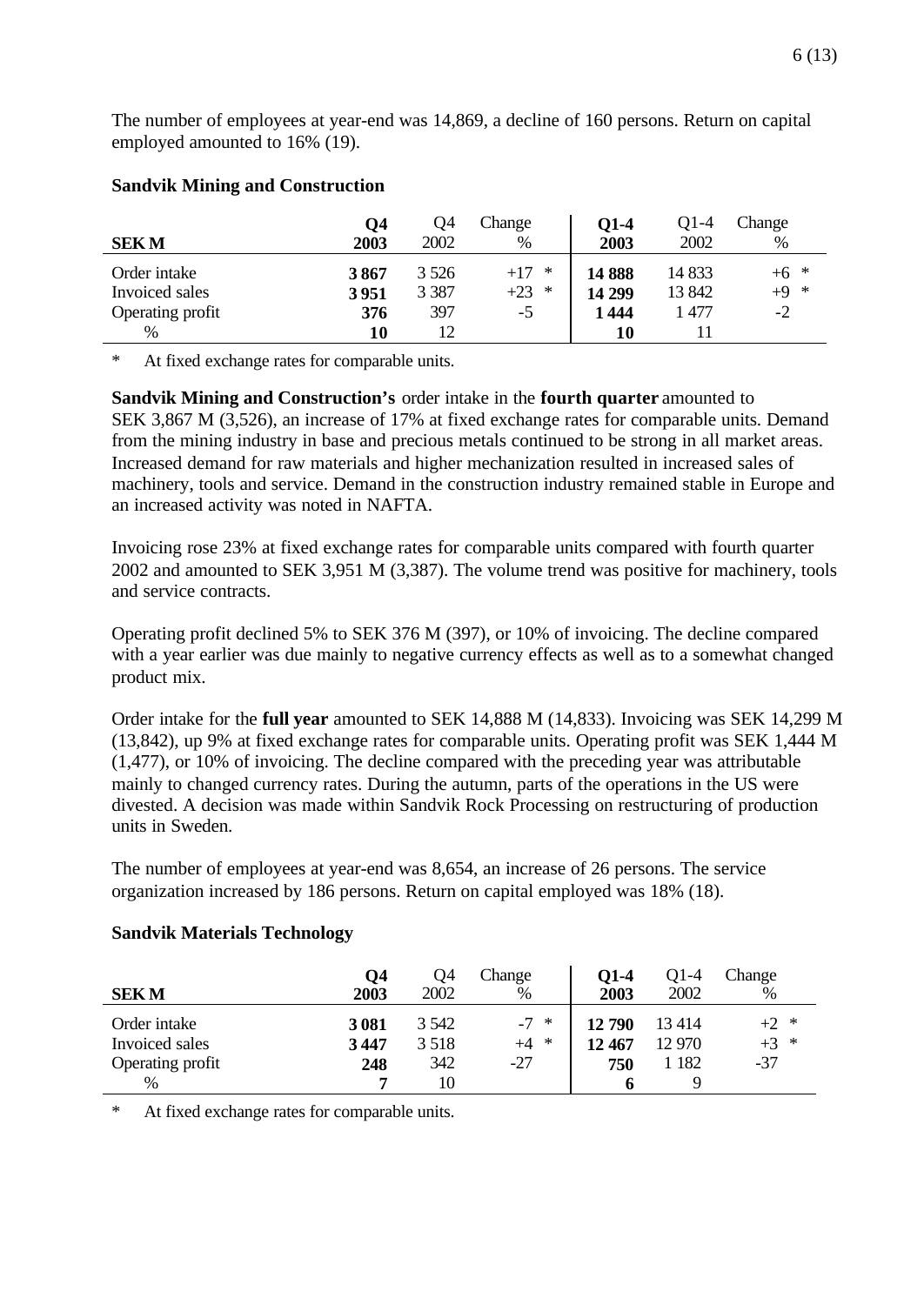**Sandvik Materials Technology's** order intake in the **fourth quarter** amounted to SEK 3,081 M (3,542), down 7% from the preceding year at fixed exchange rates for comparable units. The decline should be viewed considering the large project order (SEK 350 M) received in fourth quarter 2002. Adjusted for this order, order intake was slightly positive in Europe and NAFTA. Demand for niche products to the oil/gas and automotive industries remained favorable. Order intake for standard products to the general engineering industry improved somewhat from a low level. The trend was positive for products to the electronics industry in Asia.

Invoicing amounted to SEK 3,447 M (3,518), an increase of 4% at fixed exchange rates for comparable units.

Operating profit was SEK 248 M (342), or 7% of invoiced sales. The decline in earnings compared with a year earlier is due mainly to negative currency effects and lower capacity utilization. The improvement compared with the third quarter is primarily attributable to increased volumes.

Order intake for the **full year** amounted to SEK 12,790 M (13,414). Invoicing was SEK 12,467 M (12,970). Operating profit declined to SEK 750 M (1,182), 6% of invoicing, due mainly to negative currency effects and weak business climate for parts of the operations. The ongoing program of change for a better product mix and increased productivity will successively have positive effects on the business area's profitability.

The number of employees at year-end was 7,962, a decline of 320 persons. Return on capital employed amounted to 7% (10).

### **Accounting principles**

This report has been prepared in accordance with the Swedish Financial Accounting Standards Council's recommendation RR20.

As of 2003, Sandvik applies the Swedish Financial Accounting Standards Council's recommendation RR29 Employee Benefits in consolidated accounting. The rules are based on IAS 19. Pensions and other post-retirement benefits have previously been reported in accordance with local rules in each country.

The transition to RR29 on 1 January resulted in an increase of about SEK 1,675 M in the Group's pension liabilities. Net, after deduction for deferred taxes, the consolidated shareholders' equity was reduced at 1 January by SEK 1,053 M.

As of 2003, the Swedish Financial Accounting Standards Council's recommendation RR25 regarding segment reporting is applied. Sandvik's operating segments are the business areas. Accordingly, in this report the relevant information is provided in the description by business area.

### **Significant events 2003**

• In May, Sandvik announced the acquisition of additional shares in the German company Walter AG. The Group's shareholding in the company now amounts to 96.44% of the votes, including the repurchased 5.18% that is owned directly by the Walter company. Sandvik's objective is to attain 100% ownership.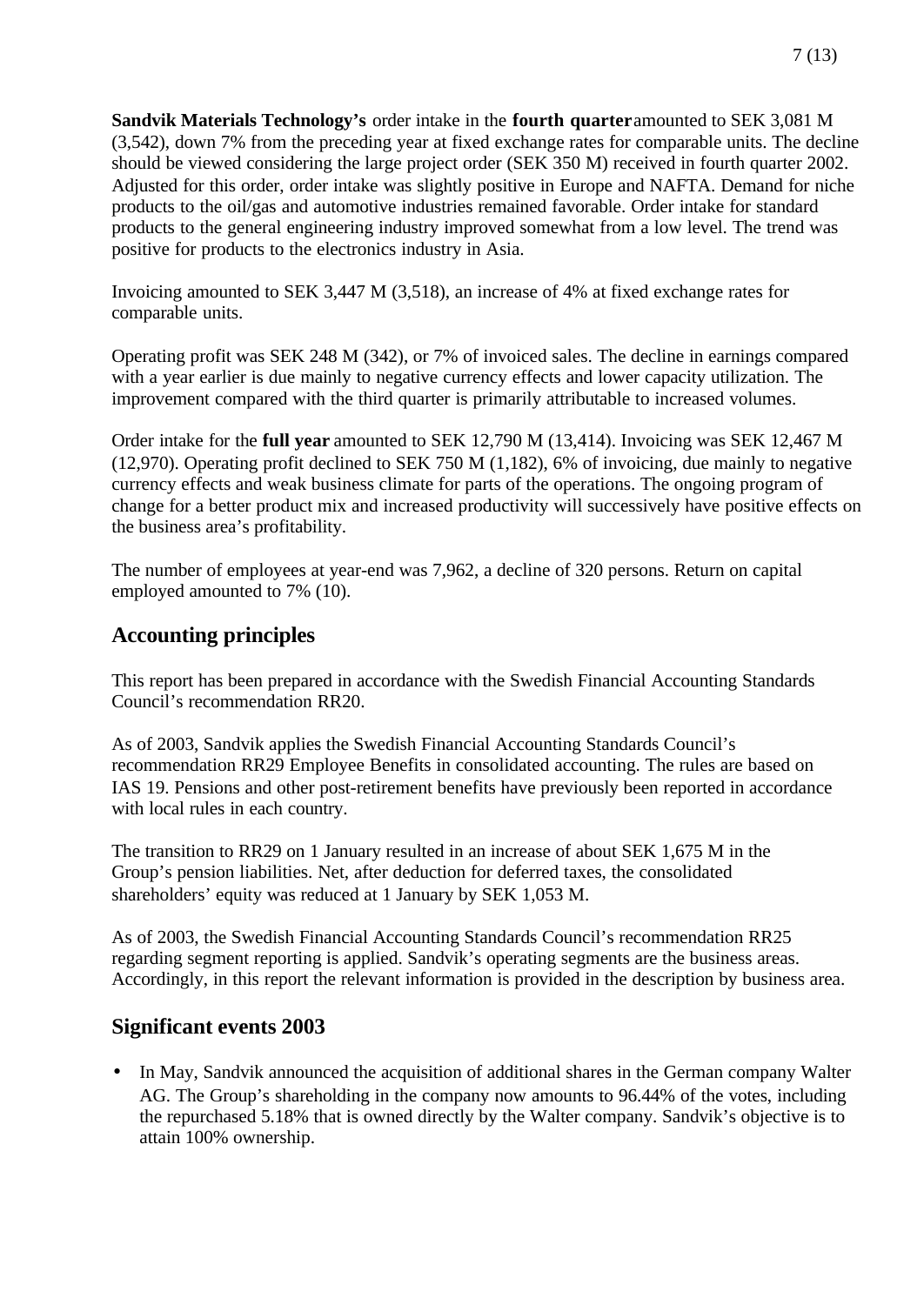- In June, Sandvik inaugurated a new plant in India for the assembly of crushers, feeders and screens. The facility, which is located within Sandvik's industrial area in Pune in the state of Maharashtra, will have 25 employees.
- In Shanghai, China, Sandvik inaugurated a new plant in March for the production of process systems and press plates. Fully completed, the unit will have 50 employees. There is also a demonstration and service center for customers at the plant.
- On 21 August, Sandvik sold its 49% minority interest in Eurotungstène Poudres S.A., France, to Eramet S.A., France. Eramet, which already held 51% of the shares in Eurotungstène Poudres S.A., thus became the sole owner of the company. Eurotungstène Poudres S.A., with approximately 125 employees, manufactures powder based on cobalt and wolfram mainly for producers of diamond tools.
- On 30 September, Sandvik Mining and Construction divested a unit in the U.S. to DBT (Deutsche Bergbau-Technik). The sale concerned operations within Eimco, Bluefield, with annual sales of approximately SEK 400 M. Moreover, the Chemical Products Division unit of Sandvik MGT, Bristol, with sales of approximately SEK 100 M, was divested to Minova (USA) Inc.
- In November, Sandvik reached an agreement to transfer parts of the operations of the support company Sandvik Service in Sandviken to Manpower Solutions as of January 2004. The term of the agreement is five years and includes construction and facilities management, payroll services and company healthcare. The remaining units of the service company will be transferred to other units within Sandvik. About 180 persons are being transferred to Manpower Solutions.
- Lars Josefsson was appointed President of the Sandvik Mining and Construction business area and a member of Group Executive Management, effective 1 January 2004. Lars Josefsson holds a M.Sc. Eng. degree and was previously President of Alstom Sweden.
- Anders Ilstam, who was President of the Sandvik Mining and Construction business area since 1998 and a member of Group Executive Management, was appointed Executive Vice President of Sandvik AB, effective 1 January 2004.
- Carina Malmgren Heander was appointed Vice President Human Resources and member of Group Executive Management, as of 1 October 2003. Carina Malmgren Heander, MBA, was previously Vice President Human Resources within ABB AB.
- Tom Erixon, previously Group Vice President IT and Business Development, was appointed President of the Sandvik Hard Materials product area and a member of the management team of Sandvik Tooling, effective 1 October 2003.

### **Delisting from the London Stock Exchange**

The Board of Directors has decided to delist the Sandvik share from the London Stock Exchange (LSE). The reasons for the listing in 1977 are no longer considered applicable. Last day for trading in the Sandvik share on the LSE is proposed as 10 March 2004.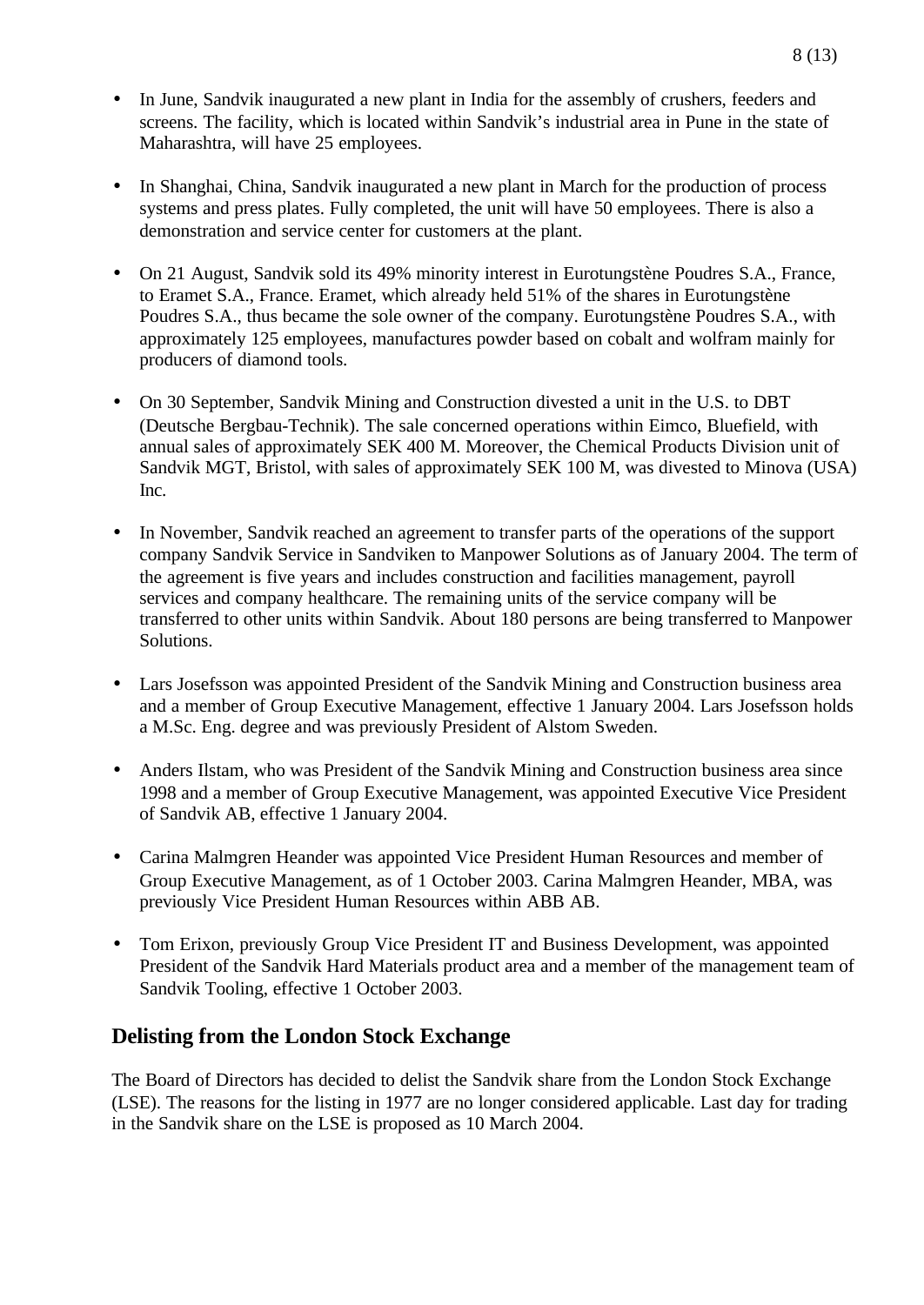### **Profit sharing and options**

Since 1986, Sandvik has a profit-sharing system for all employees at wholly owned companies in Sweden. The Group's return in 2003 means that SEK 140 M is allocated to the profit-sharing fund.

A stock option plan was introduced in 2000 for about 300 senior executives in Sweden and abroad. The five-year option plan replaces a five-year bonus program terminated in 1999. The option plan provides the possibility of an annual allocation of personnel options on Sandvik shares with a lifetime of five years and the right to exercise after three years, conditional upon continued employment. The number of options is based on the return on capital employed achieved by Sandvik in the preceding year. The program is based on existing shares and accordingly does not result in any dilution for current shareholders.

In accordance with the five-year stock option plan and based on the results for 2003, the Board of Directors has decided to allocate options for a total value, in accordance with the Black&Scholes valuation model, of SEK 12.5 M to about 300 senior executives and specialists in the Group. The allocation represents 25% of the maximum allocation. The number of options amounts to 315,000, of which 10,000 to the President. The exercise price for the options will be 110 percent of the average share price during the three trading days following publication of the year-end financial report.

The new options are hedged financially to limit the effect of future fluctuations in the price of Sandvik shares on the company's costs.

The Board has also decided not to introduce any new options program for the fiscal year 2004. The conditions for a new long-term incentive program will be evaluated during the year.

# **Audit Committee**

The Board of Directors has decided to establish an Audit Committee comprising two elected Board members.

### **Proposals to the Annual General Meeting, 6 May 2004**

The Annual General Meeting will be held in Sandviken on 6 May 2004 at 18:00. The Annual Report will be distributed to the shareholders approximately one month prior to the Meeting.

#### **Dividend**

The Board of Directors proposes a dividend of SEK 10.50 per share (10.00) or SEK 2,640 M (2,500). The proposal represents an increase of 5% from a year earlier and the dividend corresponds to 94% of earnings per share. The proposed record date for dividend entitlement is 11 May 2004.

#### **Repurchase of shares**

Sandvik's high profitability and its strong cash flow facilitate a strong focus on organic growth and acquisitions as well as an aggressive policy for dividend and repurchases. Against this background, the Board has decided to propose that the Annual General Meeting on 6 May 2004 authorize the Board to continue to repurchase the company's own shares. It is proposed that the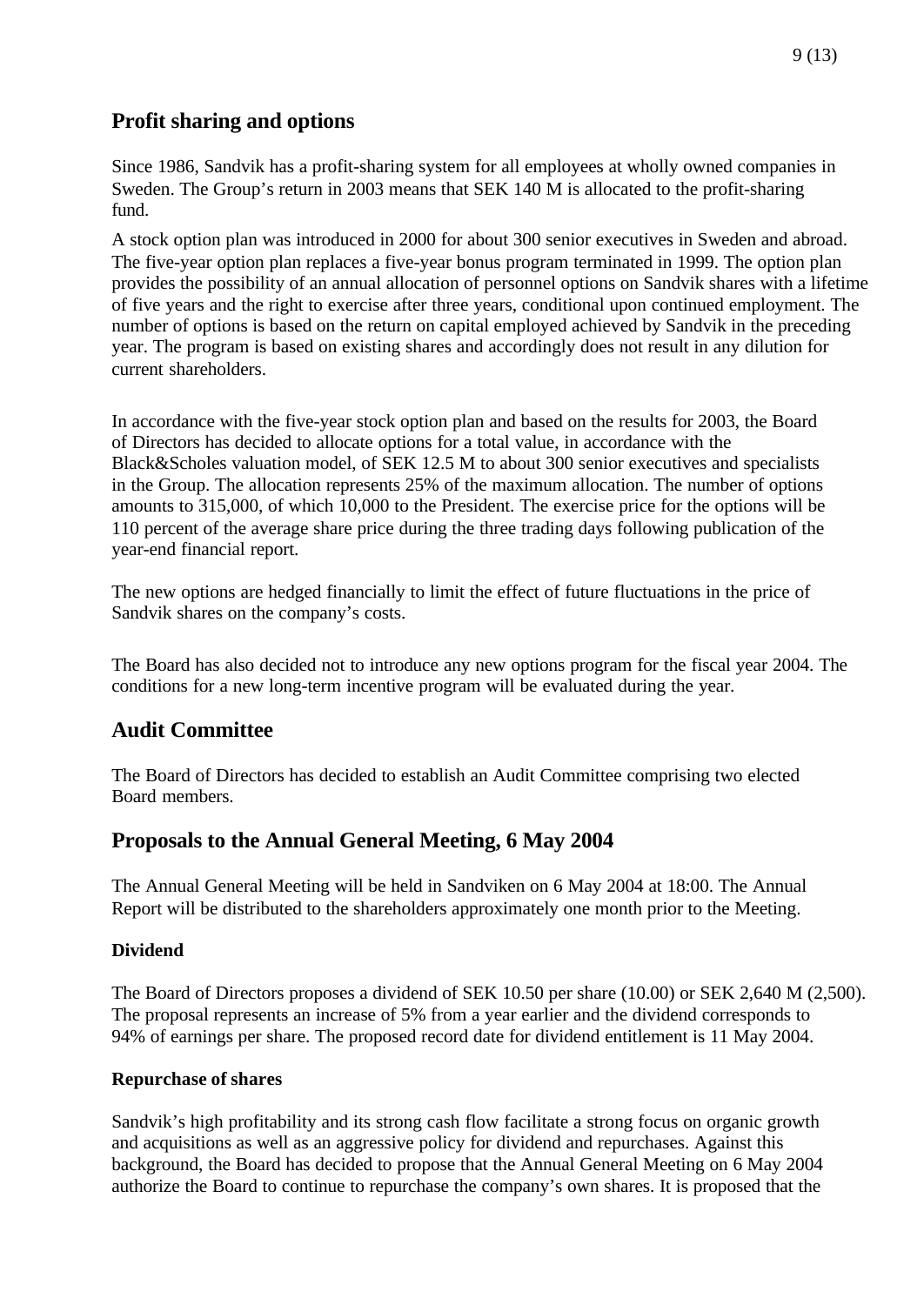company may hold its own shares (treasury stock) amounting to not more than 10% of the total number of shares, corresponding to 25.8 million shares. At 31 December 2003, Sandvik held 8,697,000 (8,697,000) of its own shares, corresponding to 3.4% of the total number of shares (258,710,150). The purchase shall be made on Stockholmsbörsen (Stockholm Exchange) at the prevailing market price. The buy-back is a step in an adjustment of the company's capital structure in accordance with established financial objectives.

## **Nomination Committee prior to Annual General Meeting 6 May 2004**

In accordance with a decision at Sandvik AB's Annual General Meeting, the Board has a Nomination Committee comprising representatives of the four largest shareholders together with the chairman of Sandvik. Accordingly, prior to the Annual General Meeting 2004 Sandvik's Nomination Committee comprises, Carl-Olof By, Industrivärden, Curt Källströmer, Handelsbanken Pension Foundation and Pension Fund, Marianne Nilsson, Robur, Lars Otterbeck, Alecta and Sandvik's chairman Clas Åke Hedström.

Sandviken, 11 February 2004

Sandvik AB; (publ) Board of Directors

Appendices: 1. Group summary 2. Invoicing and operating profit

The report has not been reviewed by the Company's auditors.

Sandvik Group's result for the first quarter of 2004 will be published in connection with the Company's Annual General Meeting on 6 May 2004.

For additional information, please call +46 (0)26-26 10 01.

A combined presentation and telephone conference will be held at the Operaterrassen in Stockholm on 11 February. For further information visit www.sandvik.com

Sandvik AB 811 81 Sandviken  $+46(0)26-260000$ www.sandvik.com org.nr: 556000-3468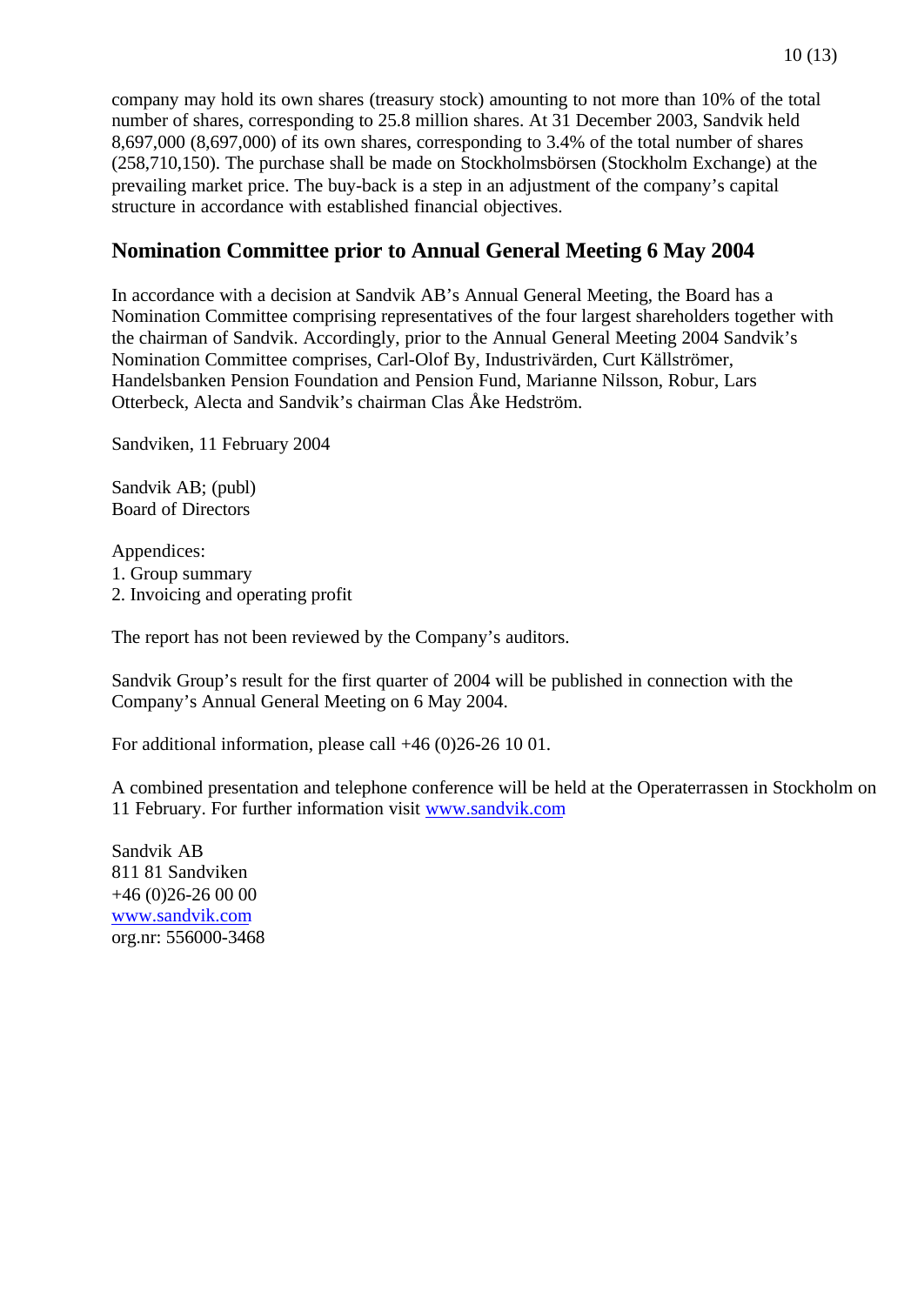| <b>Consolidated Financial Information, SEK M</b> |  |  |  |  |
|--------------------------------------------------|--|--|--|--|
|--------------------------------------------------|--|--|--|--|

| <b>Income statement</b>                                                          | Q <sub>4</sub><br>2003 | Q4<br>2002                | $Q1-4$<br>2003     | $Q1-4$<br>2002     |
|----------------------------------------------------------------------------------|------------------------|---------------------------|--------------------|--------------------|
|                                                                                  |                        |                           |                    |                    |
| Invoiced sales<br>Cost of goods sold                                             | 12 880<br>$-8802$      | 12 660<br>$-8437$         | 48 810<br>$-33497$ | 48 700<br>$-33013$ |
| Gross profit                                                                     | 4078                   | 4 2 2 3                   | 15 313             | 15 687             |
| Selling and administrative expenses                                              | $-3343$ <sup>*</sup>   | $-2898$                   | $-10532$ *         | $-10173$           |
| Other operating income and expenses                                              | $+70$                  | $+198$                    | $+186$             | $+257$             |
| Operating profit                                                                 | 805                    | 1 5 23                    | 4967               | 5 7 7 1            |
| Financial income and expenses, net                                               | $-193$                 | $-214$                    | $-780$             | $-708$             |
| Profit after financial items                                                     | 612                    | 1 309                     | 4 1 8 7            | 5 0 63             |
| Taxes                                                                            | $-306$                 | $-310$                    | $-1212$            | $-1431$            |
| Minority interests                                                               | $-48$                  | $-59$                     | $-187$             | $-196$             |
| Net profit                                                                       | 258                    | 940                       | 2788               | 3 4 3 6            |
| Of which, nonrecurring expenses including write down of<br>$*$                   |                        |                           |                    |                    |
| goodwill related to Precision Twist Drill, SEK 600 M.                            |                        |                           |                    |                    |
|                                                                                  |                        |                           |                    |                    |
|                                                                                  |                        |                           |                    |                    |
| Earnings per share before dilution, SEK                                          | 1.10                   | 3.70                      | 11.20              | 13.70              |
| Earnings per share after full dilution, SEK<br>Average no. of shares ('000)      | 1.00<br>250 013        | 3.70<br>250 455           | 10.90<br>250 012   | 13.50<br>250 512   |
| Average no. of shares after full dilution ('000)                                 | 254 921                | 255 367                   | 254 921            | 255 418            |
|                                                                                  |                        |                           |                    |                    |
| <b>Cash-flow statement</b>                                                       |                        |                           |                    |                    |
| Profit after financial items                                                     | $+612$                 | $+1309$                   | $+4187$            | $+5063$            |
| Items not affecting cash flow etc.                                               | $+48$                  | $+19$                     | $-213$             | $-175$             |
| Reversal of depreciation                                                         | $+1330$                | $+741$                    | $+3346$            | $+2696$            |
| Taxes paid<br>Change of inventories                                              | $-277$<br>$+405$       | $-169$<br>$-8$            | $-1577$<br>$+70$   | $-1449$<br>$+285$  |
| Change in operating receivables and liabilities                                  | $+112$                 | $-101$                    | $+608$             | $+770$             |
| Cash flow from operations                                                        | $+2230$                | $+1791$                   | $+6421$            | $+7190$            |
| Investments, acquisitions and divestments                                        | $-952$                 | $-967$                    | $-2766$            | $-4708$            |
| Change in short-term loans                                                       | $-1243$                | $-855$                    | $-3633$            | $-895$             |
| Change in long-term loans                                                        | $+424$                 | $+109$                    | $+2533$            | $+1236$            |
| Own shares acquired                                                              |                        | $-106$                    |                    | $-230$             |
| Dividends paid<br>Net cash flow                                                  |                        | $\boldsymbol{0}$<br>$-28$ | $-2659$            | $-2545$<br>$+48$   |
|                                                                                  | $+459$                 |                           | $-104$             |                    |
| Liquid funds at beginning of period<br>Exchange-rate differences in liquid funds | 1528<br>$-15$          | 2 2 1 7<br>$-14$          | 2 1 7 5<br>-99     | 2 2 5 8<br>$-131$  |
| Liquid funds at end of period                                                    | 1972                   | 2 1 7 5                   | 1972               | 2 1 7 5            |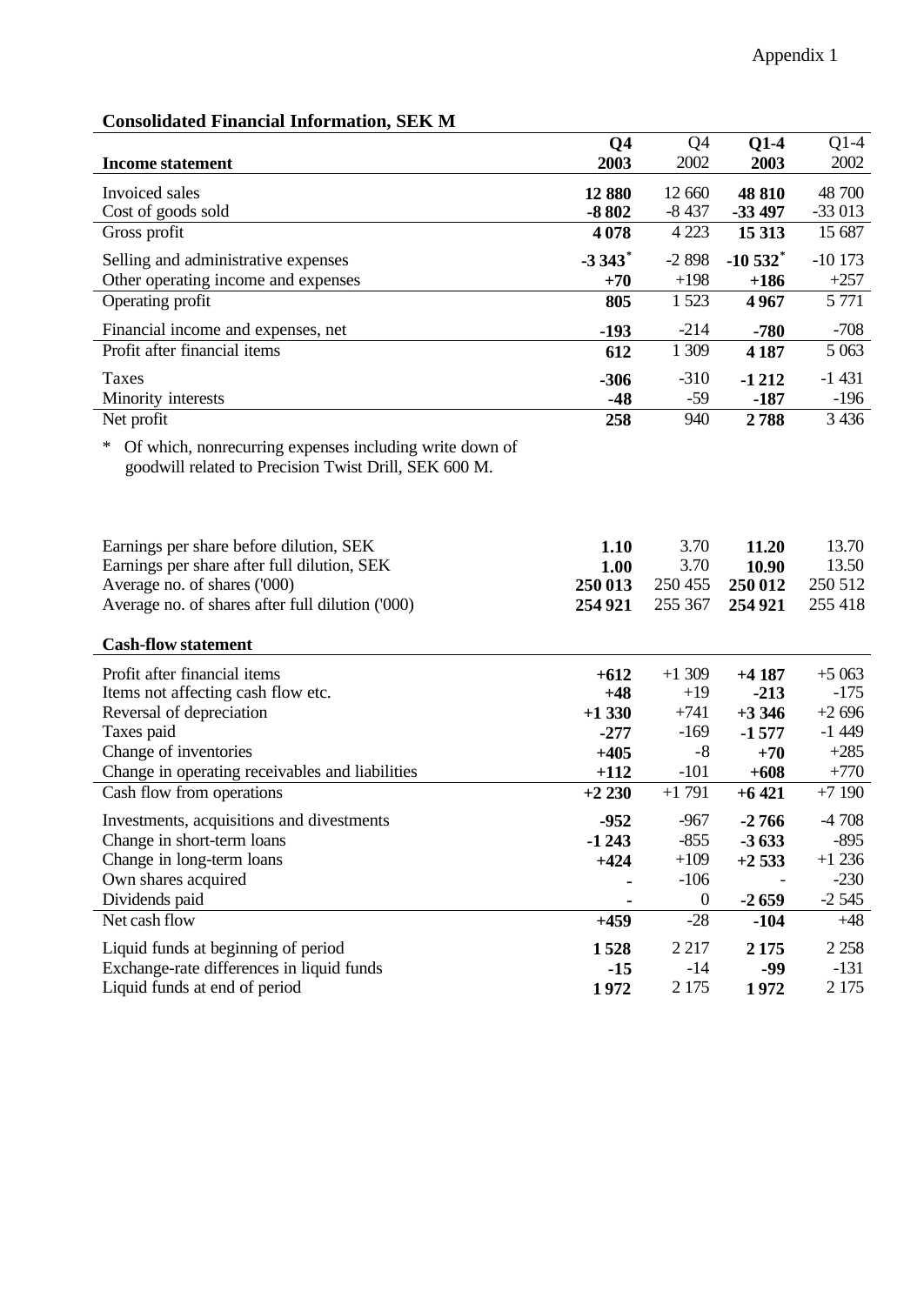|                                                        | <b>Full</b> | Changed       | Full    |
|--------------------------------------------------------|-------------|---------------|---------|
|                                                        | year        | principles    | year    |
| <b>Balance sheet</b>                                   | 2003        | 1 Jan. 2003 * | 2002    |
| Fixed assets                                           | 22 380      | 23 830        | 23 022  |
| Inventories                                            | 12 147      | 12 849        | 12 849  |
| Current receivables                                    | 11 926      | 11 834        | 12 075  |
| Liquid assets                                          | 1972        | 2 1 7 5       | 2 1 7 5 |
| Total assets                                           | 48 4 25     | 50 688        | 50 121  |
| Shareholders' equity                                   | 21 440      | 22 152        | 23 205  |
| Minority interests                                     | 846         | 909           | 964     |
| Interest-bearing provisions and liabilities            | 14 029      | 15 2 85       | 13 610  |
| Non-interest-bearing provisions and liabilities        | 12 110      | 12 342        | 12 3 42 |
| Total provisions, liabilities and shareholders' equity | 48 4 25     | 50 688        | 50 121  |

| Change in shareholders' equity                        | $Q1-4$<br>2003 | $Q1-4$<br>2002 |
|-------------------------------------------------------|----------------|----------------|
| Opening equity as shown in approved balance sheet     | 23 20 5        | 23 972         |
| Effect of change in accounting principles             | $-1053$        |                |
| Opening equity adjusted to new accounting principles  | 22 15 2        | 23 972         |
| Translation differences due to changed currency rates | $-1000$        | $-1366$        |
| Dividends paid                                        | $-2500$        | $-2380$        |
| Own shares acquired                                   |                | $-124$         |
| Loan conversion                                       |                |                |
| Net profit of the period                              | 2788           | 2496           |
| Closing balance                                       | 21 440         | 22 600         |

#### **\* Note to balance sheet**

"Interest-bearing provisions and liabilities" includes "for the preceeding year Pension provisions". As of 1 January 2003, Sandvik applies the Swedish Financial Accounting Standards Council's recommendation RR29 Employee Benefits for these items. The rules are based on IAS 19. As a non-recurring effect of the change in accounting principles, the provisions increased by SEK 1 675 M and deferred tax assets (stated in fixed assets) rose by SEK 567 M. At the same time, total shareholders' equity was reduced by SEK 1 053 M and minority interests in shareholders' equity by SEK 55 M, a total of SEK 1 108 M.